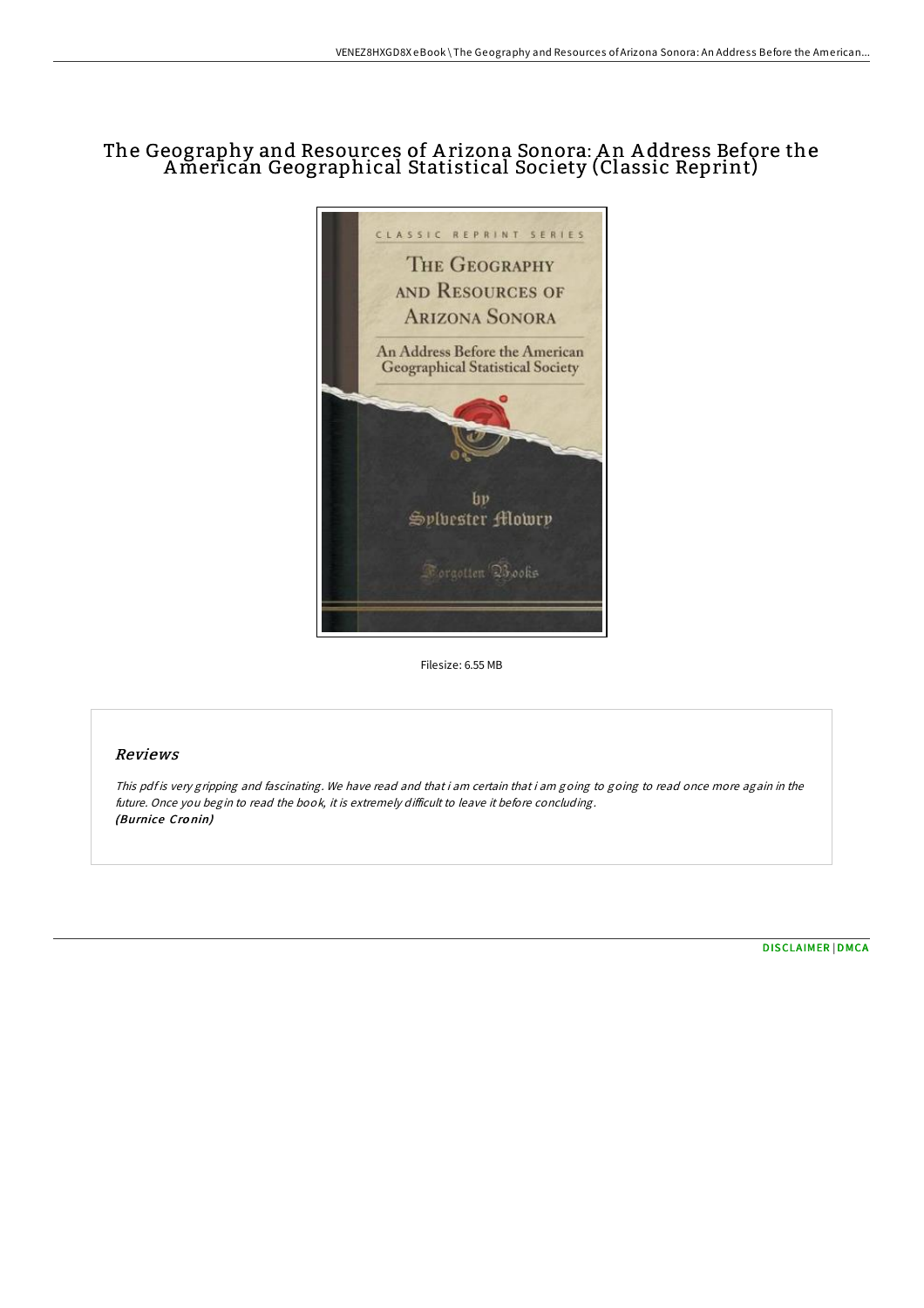#### THE GEOGRAPHY AND RESOURCES OF ARIZONA SONORA: AN ADDRESS BEFORE THE AMERICAN GEOGRAPHICAL STATISTICAL SOCIETY (CLASSIC REPRINT)



To save The Geography and Resources of Arizona Sonora: An Address Before the American Geographical Statistical Society (Classic Reprint) PDF, you should access the button under and download the ebook or gain access to other information which are relevant to THE GEOGRAPHY AND RESOURCES OF ARIZONA SONORA: AN ADDRESS BEFORE THE AMERICAN GEOGRAPHICAL STATISTICAL SOCIETY (CLASSIC REPRINT) book.

Forgotten Books, United States, 2015. Paperback. Book Condition: New. 229 x 152 mm. Language: English . Brand New Book \*\*\*\*\* Print on Demand \*\*\*\*\*.Excerpt from The Geography and Resources of Arizona Sonora: An Address Before the American Geographical Statistical Society The word Arizona is undoubtedly derived from the Aztec, In the original it is Arizuma, and the change is a corruption into the present word, which is accepted as Spanish. We have no decided information as to its meaning, but the impression among those who have been curious enough to investigate, is that it signifies silver-bearing. This impression gains strength from the fact that the Arizona mountains are very rich in silver, and that a tradition of a silver mine, called La Arizona, of incredible richness, still exists among the Mexican people near the frontier of our newly-acquired Territory. The proposed Territory of Arizona is bounded on the north by the parallel of latitude 33 40 ; on the cast by Texas; on the south by Texas and the Mexican States of Chihuahua and Sonora; and on the west by the Colorado river, which separates it from California. This great region is about seven hundred miles long, with an average width of about one hundred and forty miles, and contains nearly 100,000 square miles. It is twice as large as New York; embraces within its borders three of the largest rivers on the continent west of the Mississippi, viz: the Rio Grande, the Gila, and the Colorado of the West. The Colorado is the only navigable stream, and by its waters and those of the Gulf of California, Arizona is placed in easy communication with San Francisco and the Pacific coast. The natural outlet for the productions of Arizona must he through a port on the Gulf of California, and...

Read The Geography and Resources of Arizona Sonora: An Address Before the American Geog[raphical](http://almighty24.tech/the-geography-and-resources-of-arizona-sonora-an.html) Statistical Society (Classic Reprint) Online

Download PDF The Geography and Resources of Arizona Sonora: An Address Before the American Geog[raphical](http://almighty24.tech/the-geography-and-resources-of-arizona-sonora-an.html) Statistical Society (Classic Reprint)